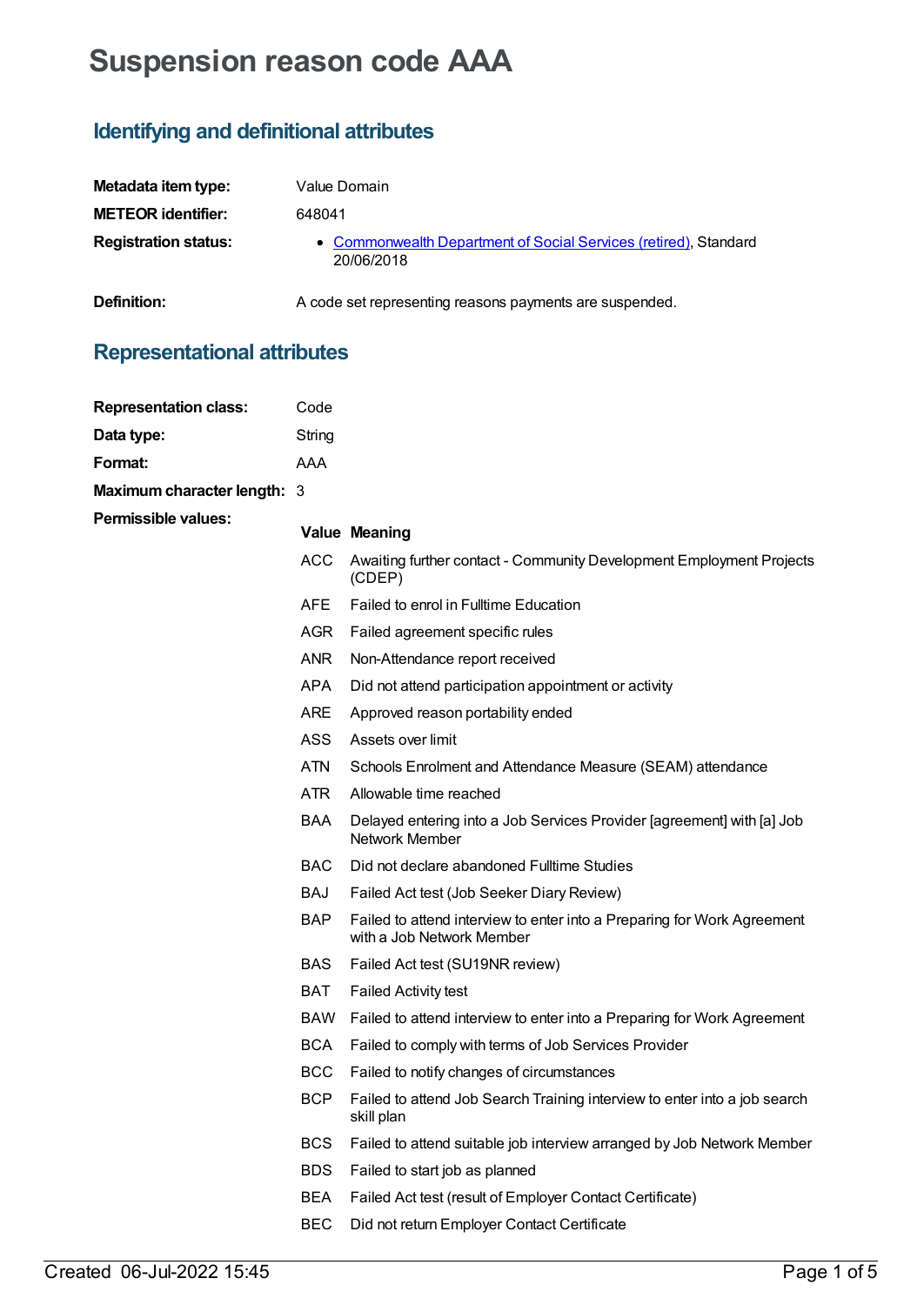- BEE Failed to declare earnings [from] Employment
- BFD Failed to attend interview to enter into a Job Search Training Preparing For Work Agreement
- BFI Did not attend Centrelink interview
- BFP Failed/delayed job search skill plan
- BFS Failed to attend Information Seminar
- BIA Fail to attend IRM/DPR interview (for Preparing For Work Agreement)
- BJA Fail to return Job Seeker Diary (for Preparing For Work Agreement)
- BJD Failed to return Jobseeker Diary
- BJM Failed to comply with Preparing For Work Agreement
- BM8 Failed to attend Mutual Obligation 8 week review interview
- BM9 Failed to attend Mutual Obligation 13WK interview
- BMC Dismissal from Employment misconduct
- BME Failed to attend Compulsory Mutual Obligation Interview
- BMF Failed to meet terms of Mutual Obligation Agreement
- BMI Failed to attend initial Mutual Obligation Interview
- BML Failed to reply to Mutual Obligation request
- BMP Failed to attend initial Mutual Obligation interview
- BMS Failed to attend Mutual Obligation seminar
- BNC Did not attend Centrelink appointment
- BPF Did not attend personal adviser review appointment
- BRL Failed to respond to letters not Job Seeker Diary/IRM
- BSP Failed to comply with JSSP [Job plan]
- BSS Secondary Student unapproved absences
- BST Failed to Comply with Job Search Training Preparing For Work **A**greement
- BTI Failed to attend Interview with a Job Network Member
- BTJ Failed to attend Job search training interview (JSSP) [Job plan]
- BTK Failed to attend Job search training interview (Preparing For Work Agreement)
- BTW Failed to attend Work for the Dole interview
- BUS Declined the offer of a suitable job
- BVR Failed to agree to terms varying job service provider
- BVS Fail to start job service provider Act on agreed date
- BVT Failed to attend Vocation transition interview
- BVU Voluntarily unemployed
- BVW Fail to comply with Job Service Provider Unsatisfactory Attendance
- BWA Unsatisfactory attendance at a Work for the Dole activity
- BWC Failed to commence Work for the Dole /Community Work activity
- BWG Failed to enter into Work for the Dole / Community Work Preparing For Work Agreement [with] Community Work Co-ordinators
- BWS Failed to attend Work for the Dole seminar
- C06 Youngest Parenting Payment child 6 Yrs and over
- C13 Child overseas 13 Weeks
- C26 Child overseas 26 Weeks
- C6W Child overseas 6 Weeks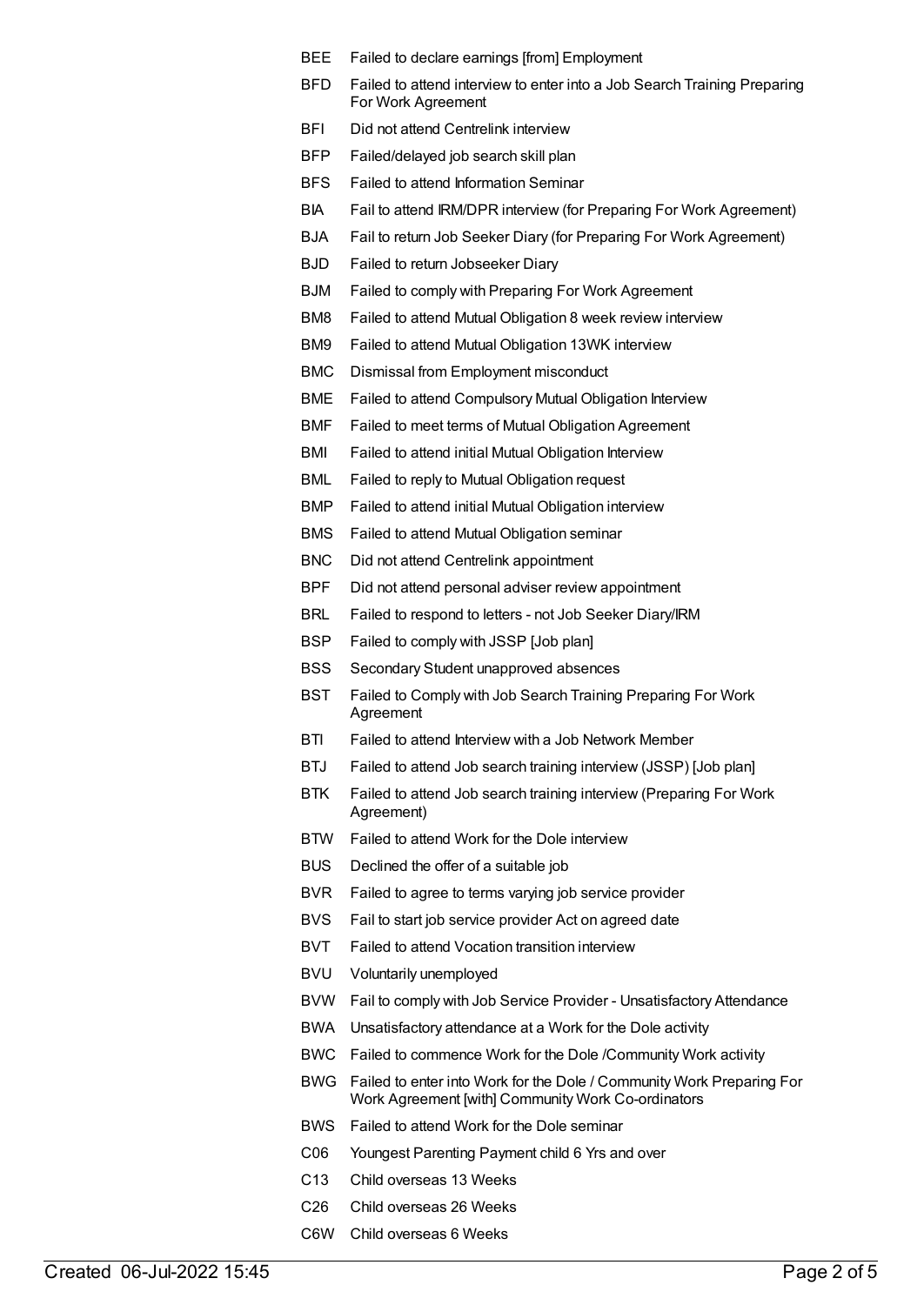- CFP Fail to claim Foreign Payment
- CLR Withdrawn/Voluntary surrender
- CMI Compensation settlement under investigation
- CNC Course not commenced
- COM Compensation preclusion period
- DNR Did not lodge review form
- DOS Departure/Absence overseas
- DOT Departure/Absence overseas temporary
- E13 Earnings excess up to 3 Months
- EAL Earn preclude payment Late notification of Return to Work
- EAN Earnings preclude payment (Disability Support Pension)
- EIS NEIS (New Enterprise Incentive Scheme)/AEIDirect deduction applied
- ENN Schools Enrolment and Attendance Measure (SEAM) Enrolment
- ENQ Pending enquiries
- EPE Extension period ended
- ES1 Failed to attend 1stT cycle Employment Services Assessment (ESAt) appointment
- ES2 Failed to attend 2nd cycle Employment Services Assessment (ESAt) appointment
- FAI Fail to attend interview
- FAR Former resident left within 2 yr
- FCA Failure to confirm DEEWR address
- FCC Fail to claim compensation
- FI2 Failed to attend Participation Int
- FLC Failed to respond to Life Certificate (IOB)
- FME Fail to attend ESAt (Employment Services Assessment)/ Job capacity assessment appointment
- FPR Failed to attend interview re Participation report
- FRC Fail to reply to correspondence
- FRT Failed to reply to Trust and Co correspondence
- FSD Fail to supply documents
- FSP Failed to sign participation plan
- FSS No reply to income stream review
- FTE Full-time employment, earned income not advised
- FTI Failed to attend interview
- FTM Failed to respond to Disability Support Pension medical update
- FTW Return to Work 30 Hrs notify <14 days
- FTX Return to Work 15+Hrs non/GFather notify < 14 days
- FTY Return to Work 30+Hrs notify >14 days
- FTZ Return to Work 15+Hrs non/GFather notify > 14days
- FVT Failed to attend Vocational transition interview
- GNF Green Army full-time with train allow
- GNP Green Army part-time with train allow
- GWN Customer gone overseas without notifying
- GWR Rent assistance portability review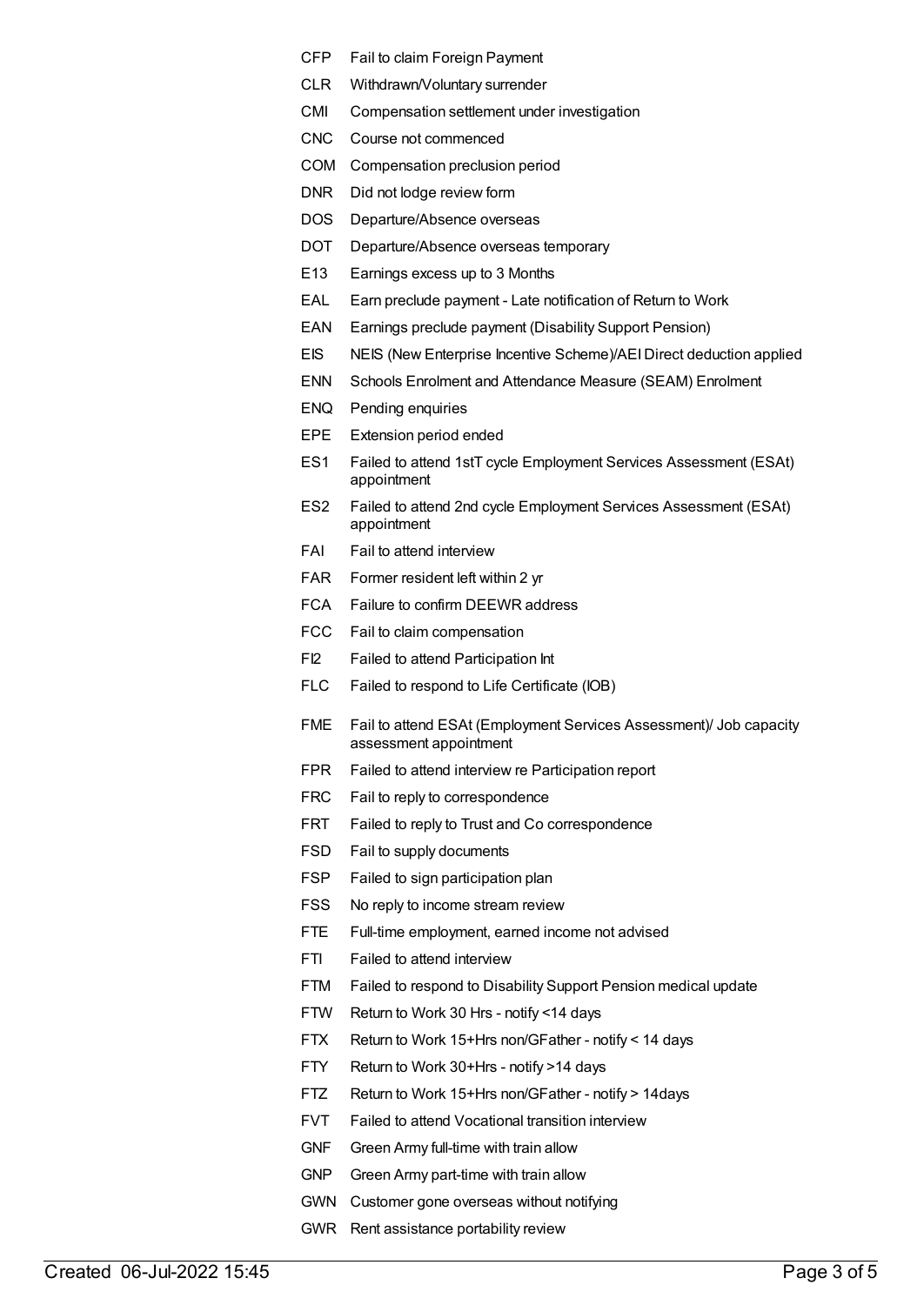- IMN Income maintenance non payment period
- IMP Customer in Prison
- INC Excess Income
- INM Fail to contact after auto IM
- INP Income details not provided
- INV Investigation
- ITB Intent to Board
- JC1 Failed to attend 1st cycle ESAt (Employment Services Assessment) appointment
- JC2 Failed to attend 2nd cycle ESAt (Employment Services Assessment) appointment
- JSW Failed to attend Job Seeker Workshop
- LOW Entered area of low employment opportunity
- LRV Late return from vacation
- MOT Manifest not eligible for Disability Support Pension
- MWK Manifest can work 30 Hrs P/W
- NAA No Activity agreement signed
- NAI Not an approved institution
- NDC No departure certificate
- NDE No dependant children
- NIA Not located in Australia
- NLP Overseas paid 6 monthly (IOB)
- NRV Failed to respond to verification request
- NSS Newstart cancelled review form
- NTP PTN failed to advise Tax File Number
- O12 Overseas 12 months
- O13 Overseas 13 weeks
- O26 Overseas 26 weeks
- O28 Overseas more than 28 days
- O4W Overseas 4 weeks (NZ only)
- O6W Overseas 6 weeks
- OA6 Overseas again within 6 weeks
- OAC Child returned overseas again
- OAO Overseas again within 13 weeks
- OTH Other
- OVP Overpayment investigation
- PCD Failed to provide course details
- PCI Failed to attend participation contact interview
- PDD No payment destination details
- PER Failed to reply to income & assets update
- PI3 Failed to attend 3rd participation interview
- PIE Failed to verify Parental income
- PIJ Failed to attend participation Interview with Job Active provider
- PIM Income maintenance period preclusion applied
- PIP Failed to attend participation interview with personal adviser